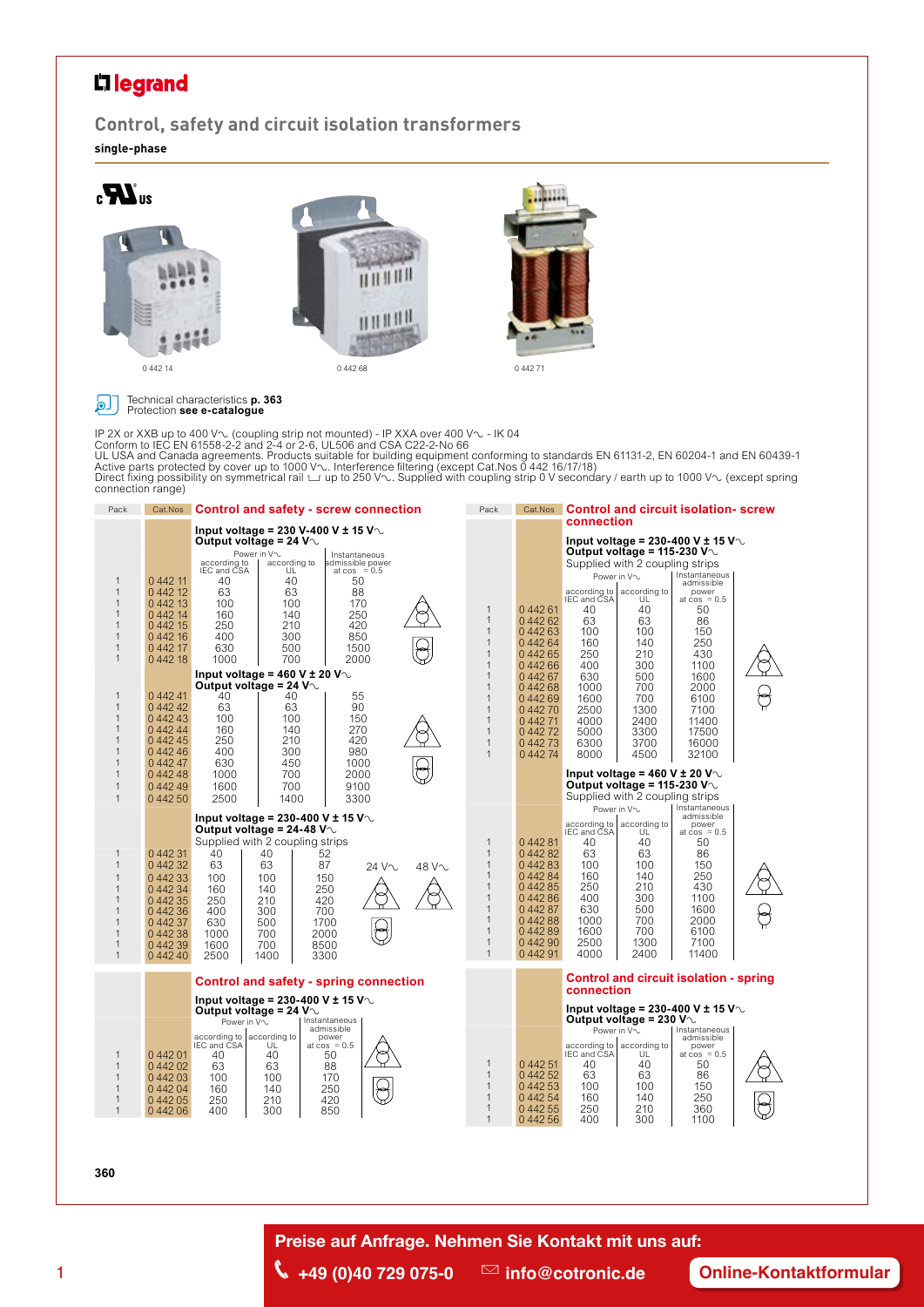### L<sub>legrand</sub>

#### **Equipment transformers single-phase**





Technical characteristics **p. 365** 

IP 2X or XXB up to 450 V∿ - up to 310 V∿ in 12-24 V - (coupling strip not mounted) - IK 04<br>Clip on fixing possibility up to 160 V∿ with accessories Cat.No 0 044 16 or 0 428 99<br>Transformers with 2 secondary voltage supplie





**THE REAL** EEE

**361**

**Preise auf Anfrage. Nehmen Sie Kontakt mit uns auf:**